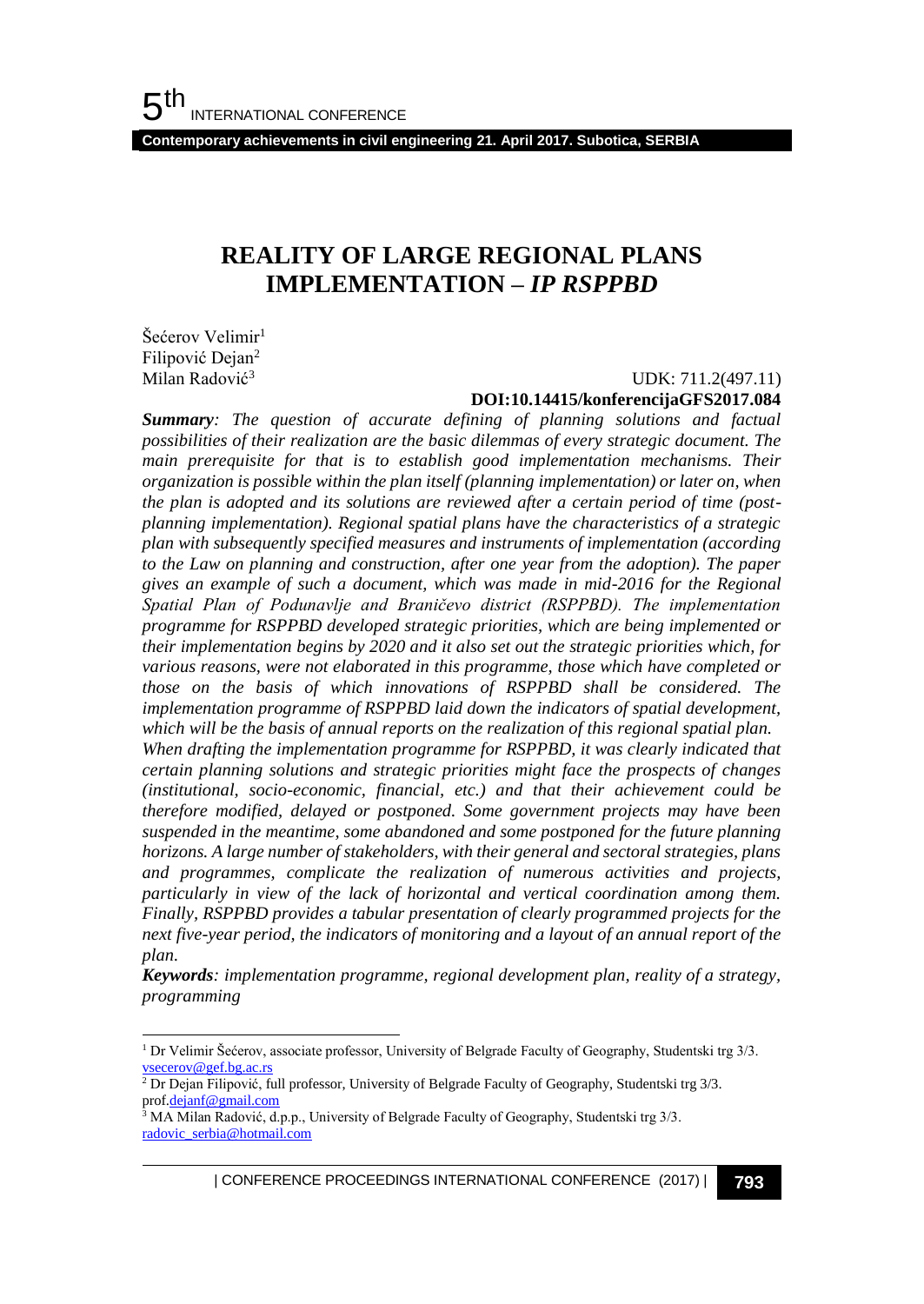## **Савремена достигнућа у грађевинарству 21. април 2017. Суботица, СРБИЈА**

## **1. INTRODUCTION**

**Implementation**<sup>4</sup> of a plan involves a series of actions that contribute to its more efficient realization. Essentially, it depends on the efficiency of the relevant body (authorities) in charge of the implementation, but also largely on the planning document itself, i.e. on its expert *preparation* for the implementation. It consists of measures, instruments and implementation policies that can be directly laid down in the plan (implementation planning) or later on (post-planning implementation). Well-set propositions for implementation contribute to the more efficient implementation of planning solutions and propositions, i.e. to the **realism of the plan.** This is obligatory for all the present stakeholders as it contributes to the plan's **usability**, and provides the wider community with the reason for its preparation (Šećerov, V., 2012). In addition to planning concepts and strategic positioning of a town, defining **priority projects** is the basis of the plan's applicability and efficiency (Šećerov, V., Lukić, B. and Đorđević, A., 2007). Each development centre should, as a result of an analysis, identify the strategic priorities that contribute to the accomplishment of established sectoral objectives. The most important projects stand out in the multitude of projects (till the end of the planning horizon):

- Primary and short-term projects (4 years)
- Set in a way so as not to create an illusion that they can replace all the weaknesses in a municipality during its duration
- Ranked according to their importance
- A result of analysis and needs and not of insinuations
- Feasible and in compliance with the realistic strength of a municipality / town

In order for priority projects to become **realistic**, the plan shall inevitably define clear **measures and instruments**. The final implementation phase of a strategy or an action plan includes measures, instruments and policies for achieving strategic priorities. Without them, a plan / strategy would only remain a collection of ideas and solutions that are not applicable and are opposed to by strong resistance forces, interests and motives striving to act in a town's area for their own benefits and out of the public interest. This paper is a presentation (extract) of the Regional Spatial Plan of Podunavlje and Braničevo district (RSPPBD).

The Regional Spatial Plan of Podunavlje and Braničevo district (*The Official Gazette of RS, No. 8/15*, hereinafter referred to as RSPPBD) laid down the objectives, general settings, planning solutions and guidelines for its implementation / realization with the strategic priorities of spatial development of the territory covered by RSPPBD. In accordance with the provisions of Article 46 of the Law on planning and construction (hereinafter referred to as the Law), preparations were initiated for the Implementation Programme of the Regional Spatial Plan of Podunavlje and Braničevo district for the period 2016-2020 (hereinafter referred to as IP RSPPBD). The contents of this programme were set out by the Law, and the basic methodological framework for its development was laid down in the Implementation Programme of the Regional Spatial Plan of the Republic

l

<sup>4</sup> Implementum (*lat.*) – achievement, realization, execution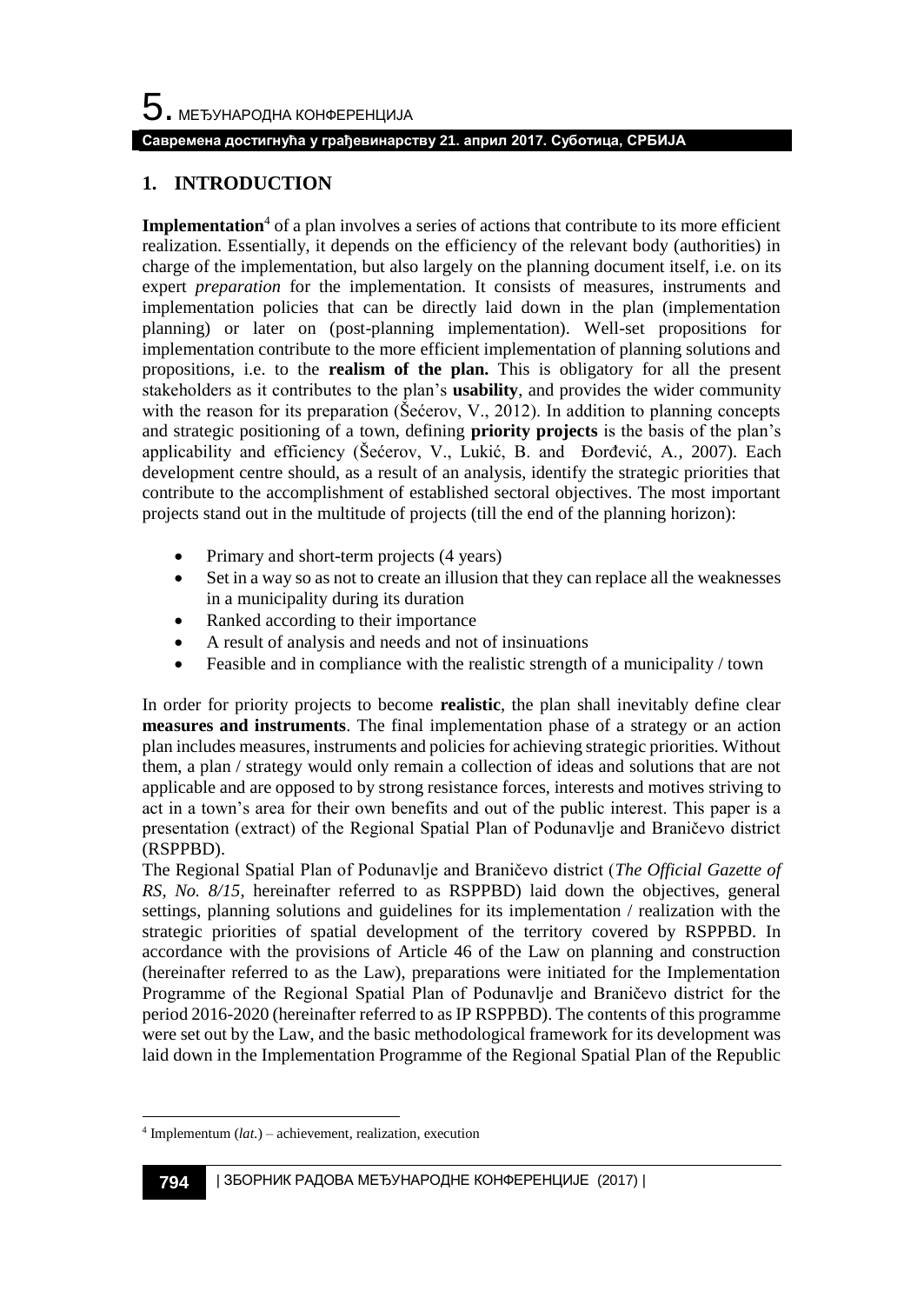#### 5 th INTERNATIONAL CONFERENCE

## **Contemporary achievements in civil engineering 21. April 2017. Subotica, SERBIA**

of Serbia 2016-2020, for the period 2011-2015 (hereinafter referred to as IP RSPRS), as well as by a clear methodological pattern of the relevant ministry.

The IP RSPPBD elaborated on the strategic priorities whose implementation is either ongoing or planned to start by 2020 and it set out the strategic priorities which were not, for various reasons, elaborated in this programme, including those completed and those that might help consider further innovations to RSPPBD. The IP RSPPBD also set out the indicators of spatial development that will be a foundation for preparation of annual reports on the realization of this regional spatial plan. The development of IP RSPPBD resulted from the active cooperation of a large number of participants on different levels (the relevant authorities, organizations and institutions on the local and national level) responsible for the realization of planning documents and strategic priorities and projects that are to be fully or partially realized or prepared for realization in the period by 2020.

## **2. REGIONAL SPATIAL PLAN FOR PODUNAVLJE AND BRANIČEVO ADMINISTRATIVE DISTRICT**

The adoption of RSPPBD provided the planning foundation for rational use, spatial organization, regulation and protection. The planning area covers two administrative districts (Podunavlje and Braničevo) with nine municipalities and two towns (seven municipalities in Braničevo district and two municipalities in Podunavlje district – Smederevska Palanka, Velika Plana, as well as Smederevo). In 2002, there were 410,793 inhabitants in this area of 5,078 km2 (5,8% of the territory of the Republic of Serbia), whereas in 2011, there were 383,020 inhabitants. Population density is 75 people per square kilometre (below the level of the Republic of Serbia). There are 248 urban settlements in the area covered by the plan. This area includes the most important traffic routes of the Republic of Serbia – Corridor  $X$  – the motorway Budapest – Belgrade – Niš – Thessaloniki – Athens, and Corridor VII – the Danube. In addition to these routes important for linking the observed area on the national and international level, the railway following the Corridor X is also a significant part of the traffic infrastructure, as well as the first order state roads (highways) and a network of roads with regional importance that link the district centres.

The territory covered by the plan includes the lowlands around the rivers Danube, Velika Morava, Mlava, Peka, and their tributaries, as well as the mountain belt in the upper parts of the riverbasins of Mlava and Peka. Large urban and industrial centres are located in the lowland belt, suitable for development of complex contents (the zone of the confluence of the rivers Velika Morava and Danube and the zone of the Danube banks), including Kostolac Coal Basins with the mining and energy complex, spatial fertile agricultural areas (the zone of the riverbanks of Velika Morava, Stig, Mlava and Braničevo), but also the natural assets of the Djerdap National Park. Natural and cultural assets of Homolje and Kučaj mountains and Beljanica (development of forestry and tourism) are located in the mountain belt. Development of the network of state roads of the first and second order is planned in the valleys of the rivers Velika Morava, Danube, Mlava, Peka, Ralja and Jasenica.

The propositions, objectives and concepts are vertically rendered to lower order plans, which elaborate the provisions of the RSP strictly hierarchically. Table 1 presents the state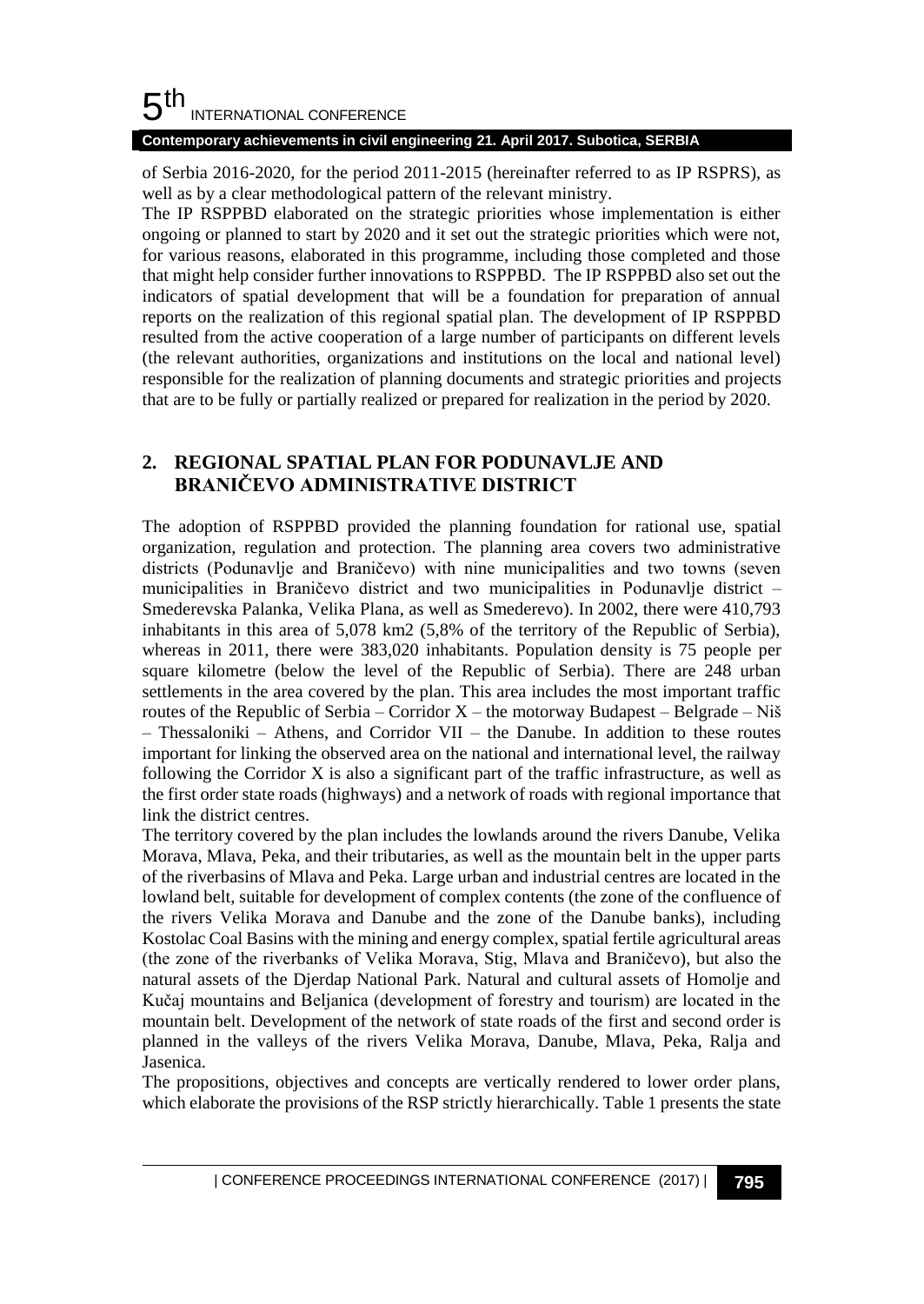$5$ . међународна конференција

#### **Савремена достигнућа у грађевинарству 21. април 2017. Суботица, СРБИЈА**

of urban planning documents in the area of Podunavlje and Braničevo administrative district.

*Table 1. The state of the planning documents in the area covered by RSP*

| <b>SPECIAL PURPOSE AREA SPATIAL PLANS</b>                     |                                                                                                                                                                                                                                                                                            |  |  |  |  |
|---------------------------------------------------------------|--------------------------------------------------------------------------------------------------------------------------------------------------------------------------------------------------------------------------------------------------------------------------------------------|--|--|--|--|
|                                                               | Regulation on the Special Purpose Area Spatial Plan for the archaeological location Viminacium<br>("Official Gazette of RS", No. 14/15);                                                                                                                                                   |  |  |  |  |
|                                                               | Regulation on the Special Purpose Area Spatial Plan for the international waterway $E 80 -$ Danube<br>(Pan-European Corridor VII) ("Official Gazette of RS", No. 14/15);                                                                                                                   |  |  |  |  |
|                                                               | Regulation on the Special Purpose Area Spatial Plan for the Nature Park Beljanica-Kučaj ("Official<br>Gazette of $RS$ ", No. 98/14);                                                                                                                                                       |  |  |  |  |
|                                                               | Regulation on the Special Purpose Area Spatial Plan for Kostolac Coal Basin ("Official Gazette of<br>$RS''$ , No. $1/13$ );                                                                                                                                                                |  |  |  |  |
|                                                               | Regulation on the Special Purpose Area Spatial Plan for the transnational gas pipeline "Južni tok"<br>("Official Gazette of RS", No. 119/12 and 98/13);                                                                                                                                    |  |  |  |  |
| ۰                                                             | Regulation on the Special Purpose Area Spatial Plan for petroleum products pipeline system<br>through the Republic of Serbia (Sombor-Novi Sad-Pančevo-Beograd-Smederevo-Jagodina-Niš)                                                                                                      |  |  |  |  |
|                                                               | ("Official Gazette of RS", No. $19/11$ );                                                                                                                                                                                                                                                  |  |  |  |  |
|                                                               | Regulation on the Spatial Plan for the infrastructure corridor of the motorway E-75, section<br>Beograd-Niš ("Official Gazette of RS", No. 77/02, 69/03 and 121/14).                                                                                                                       |  |  |  |  |
| <b>SPECIAL PURPOSE AREA SPATIAL PLANS ENVISAGED BY RSPPBD</b> |                                                                                                                                                                                                                                                                                            |  |  |  |  |
|                                                               | Special Purpose Area Spatial Plan for the catchment area of "Gornjak";                                                                                                                                                                                                                     |  |  |  |  |
|                                                               | Special Purpose Area Spatial Plan for the catchment area of "Kučevo".                                                                                                                                                                                                                      |  |  |  |  |
| <b>SPATIAL PLANS OF LOCAL GOVERNMENT UNITS</b>                |                                                                                                                                                                                                                                                                                            |  |  |  |  |
|                                                               | Spatial Plan of Smederevo, Požarevac, Municipality Smederevska Palanka, Municipality Velika<br>Plana, Municipality Veliko Gradište, Municipality Golubac, Municipality Žabari, Municipality<br>Žagubica, Municipality Kučevo, Municipality Malo Crniće and Municipality Petrovac na Mlavi. |  |  |  |  |

## **3. ABOUT THE IMPLEMENTATION PROGRAMME**

The implementation programme of RSPPBD was developed in compliance with the regulations of the Law and by-laws that refer to the active cooperation of all stakeholders in charge of the preparation and realization of the planning documents and strategic priorities in the period by 2020. The development of the IP RSPPBD was carried out by the following phases:

**1 st phase** – Identification and communication of the stakeholders and potential sources of funding in the implementation of strategic priorities in order to obtain relevant data on the national and local level (ministries, public institutions, institutions with special authorities, development agency, local governments etc.);

**2 nd phase** – Checking the preliminary list of activities and projects, institutional, organizational and financial arrangements for their implementation and preparation of an evaluation matrix;

**3 rd phase** – Drafting the implementation programme.

The IP RSPPBD defines the indicators important for spatial development of this part of the country. The RSPPBD provides clear objectives, guidelines and planning documents of sustainable development with noticeable strategic priorities for the period by 2020. The implementation of strategic priorities shall be carried out in two phases according to this plan: from 2011 to 2015 and from 2016 to 2020. The implementation of strategic priorities shall be monitored by means of sustainable spatial development indicators for this area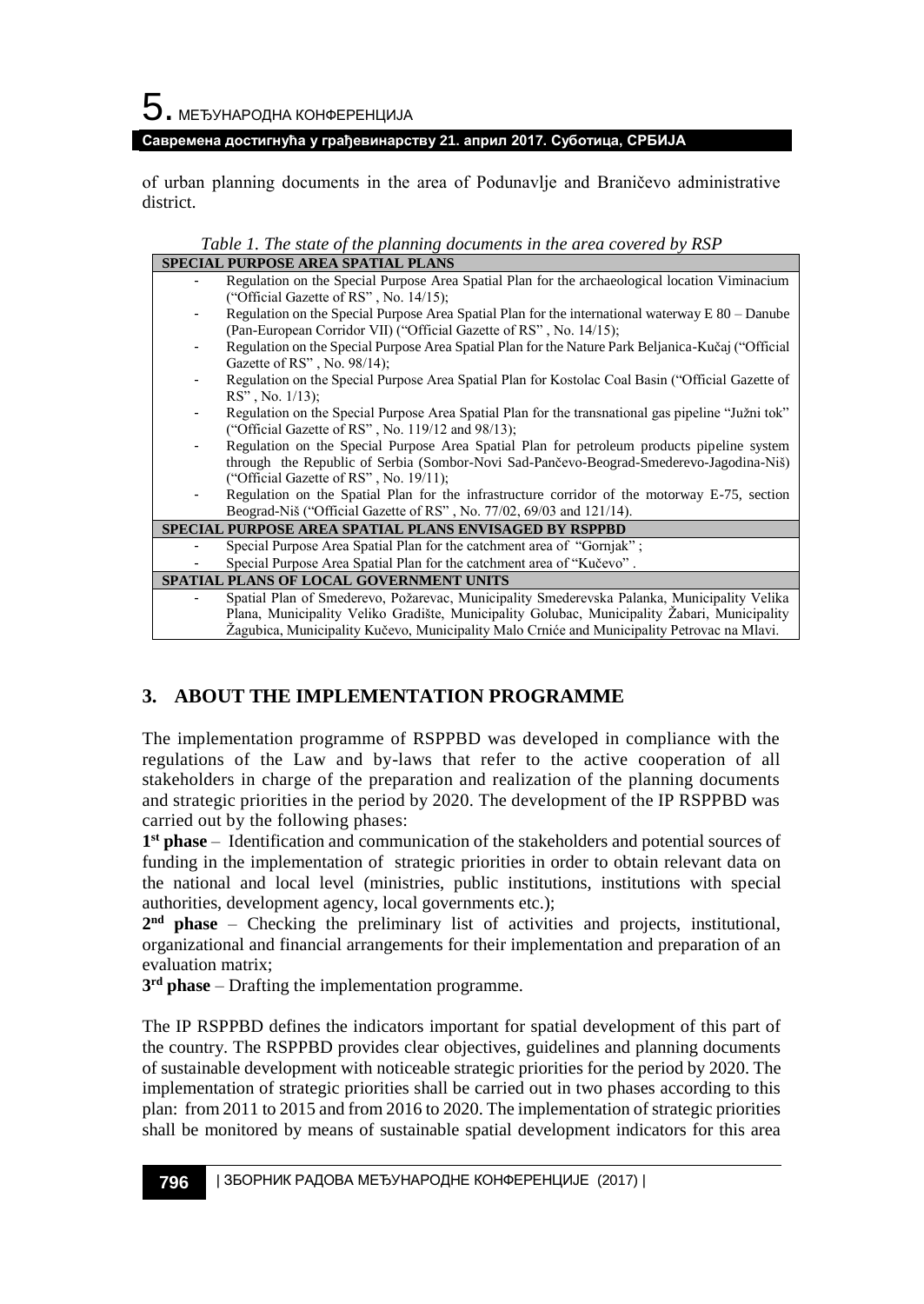#### 5 th INTERNATIONAL CONFERENCE

## **Contemporary achievements in civil engineering 21. April 2017. Subotica, SERBIA**

i.e. using the fundamental spatial development criteria. The indicators for monitoring the process towards the accomplishment of sustainable development goals of Podunavlje and Braničevo district, as an essential part of this programme, should be used by development stakeholders on the local and regional level, and especially by decision makers on all levels, from the state to the local ones. Apart from the economic indicators, this programme also includes the indicators of social, ecological and institutional development. It contains elaborated strategic priorities which are shown in tables and graphic items. Other strategic priorities have been listed in a special chapter according to various reasons for not having been elaborated. The procedures of selecting, reviewing and specifying priorities have been processed from the viewpoint of their feasibility and realistic possibilities for their accomplishment, as far as it could be estimated at the time of preparing the programme.

The strategic priorities have been **discussed in this programme in four ways**:

- The ones in accordance with the Spatial Plan and **still current** (equipped by implementation mechanisms and clearly programmed);
- The ones in accordance with the Spatial Plan but **no longer current** or the ones **already implemented** or without all programming elements precisely defined;
- The ones that appeared after the plan had been adopted, which cannot fit into the plan, so they **require amendments to the plan or preparation of a new plan.**
- The ones that have **the local characteristics and whose implementation has no effects on the whole region** but only to a municipality / town or its immediate surroundings.

On the whole, programming is done for each planning document (a priority project), i.e. it is equipped by implementation mechanisms as precisely as possible (clear accountability, duration, funding sources, project value) (*Table 2*).

| Thematic area:     |                                              |                                                                         |                                                                                                                                               |                                                             |                                                     |  |  |
|--------------------|----------------------------------------------|-------------------------------------------------------------------------|-----------------------------------------------------------------------------------------------------------------------------------------------|-------------------------------------------------------------|-----------------------------------------------------|--|--|
| Planning document: |                                              |                                                                         |                                                                                                                                               |                                                             |                                                     |  |  |
| No.                | Strategic<br>priorities<br>(SP)              | Activities /<br>project for<br>implementation<br>of priorities<br>(A/P) | Participants in<br>the realization<br>of activities:<br>Accountability<br>$(A)$ and<br>partners (Pr)<br>for the<br>realization of<br>projects | Approximate<br>amounts and<br>funding<br>sources<br>A and P | Implementation<br>deadlines<br>A and P<br>(phase P) |  |  |
|                    | 2                                            | 3                                                                       |                                                                                                                                               | 5                                                           | 6                                                   |  |  |
|                    | Priority<br>laid down<br>by<br><b>RSPPBD</b> |                                                                         |                                                                                                                                               |                                                             |                                                     |  |  |

*Table 2. Structure of strategic priorities development laid down by RSPPBD*

Strategic priorities (SP) - The strategic priorities from RSPPBD were mentioned, under a serial number for each planning document by thematic areas. This facilitates the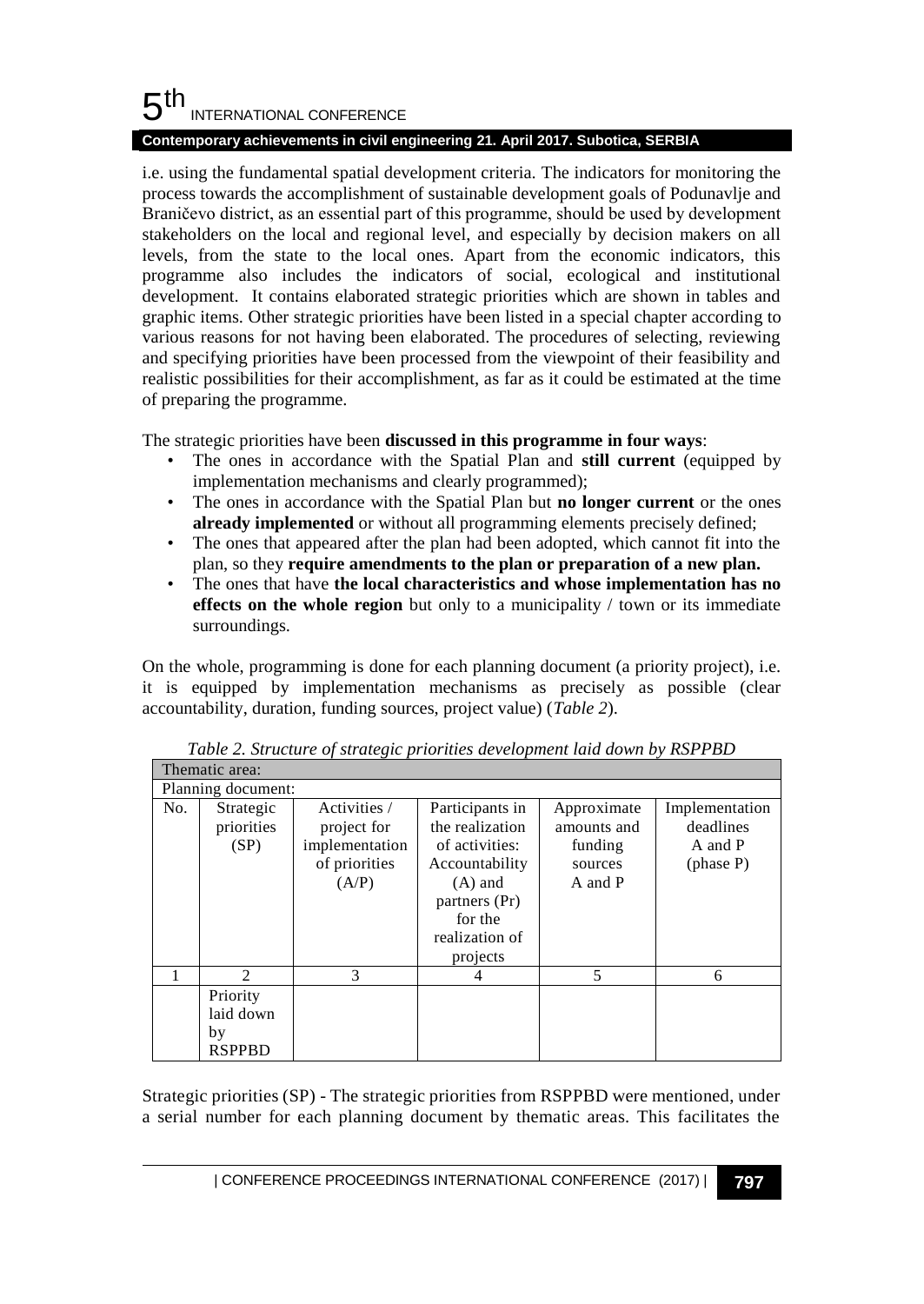# $\mathbf 5$ . међународна конференција **Савремена достигнућа у грађевинарству 21. април 2017. Суботица, СРБИЈА**

monitoring of elaboration and accomplishment of strategic priorities laid down by RSPPBD. The new IP RSPPBD has also included the new strategic priorities by thematic priorities, suggested by relevant stakeholders on the state, regional and local government level.

Activities and projects for the implementation of strategic priorities (A/P) - Activities for the implementation of priorities involve: administrative and organizational aspects and plan-related activities (regarding the preparation and adoption of spatial, urban and sectoral plans and programmes) in the realization of priorities that are part of duties and programmes of various ministries, state and regional agencies, state public companies, public institutions and companies, bodies and organizations of local government (administration, public enterprises, public institutions). All the projects obtained from relevant authorities, organizations and associations have been listed, the realization of which was to start or finish in the time horizon of IP RSPPBD by 2020. In order to accomplish certain strategic priorities, the mentioned activities and / or projects have been differentiated according to the level of management that proposed them within the scope of their jurisdiction.

Participants in the implementation of activities and projects – All the participants who have been identified to have a direct or indirect role in the realization of strategic priorities have been listed. These include the bodies and organizations on the state administrative level (ministries, agencies, public enterprises, institutes etc.), organizations on the regional level (accredited development agencies, institutes, chambers of commerce, associations etc.) and bodies and organizations on the local administrative level (assemblies and administration bodies of local government, public enterprises, public institutions, associations etc.). Apart from these participants, other national and international institutions, non-governmental institutions and interested investors who have participated or will possibly participate in the implementation of strategic priorities have also been listed.

Accountability and partners for the implementation of A and  $P$  – The responsibility for the realization of the mentioned activities and projects is carried by a body or an organization on the state or local administrative level, which monitors the realization of a strategic priority by phases (if there are some), and prepares an annual report that will be embedded in the annual report on the accomplishment of RSPPBD. The modalities of institutional coordination and monitoring of preparation and realization of the proposed activities and projects within the jurisdiction of the local administrative level have also been suggested.

Funding sources and approximate amounts – Sources for financing projects are public funds (budget of RS, budgets of local governments and other public funding sources such as funds, loans, grants etc.) and resources allotted from other potential sources, such as European funds, international grants, donations, private and international funds.

Implementation deadlines A and P (phase  $P$ ) – For the mentioned activities and projects, the deadlines of their implementation or planned phases of implementation have been determined. A large number of activities are continuous and are not limited to the time horizon of IP RSPPBD. Certain activities in RSPPBD have been given notionally whereas their further elaboration is expected through the plans of lower hierarchy or SPSP.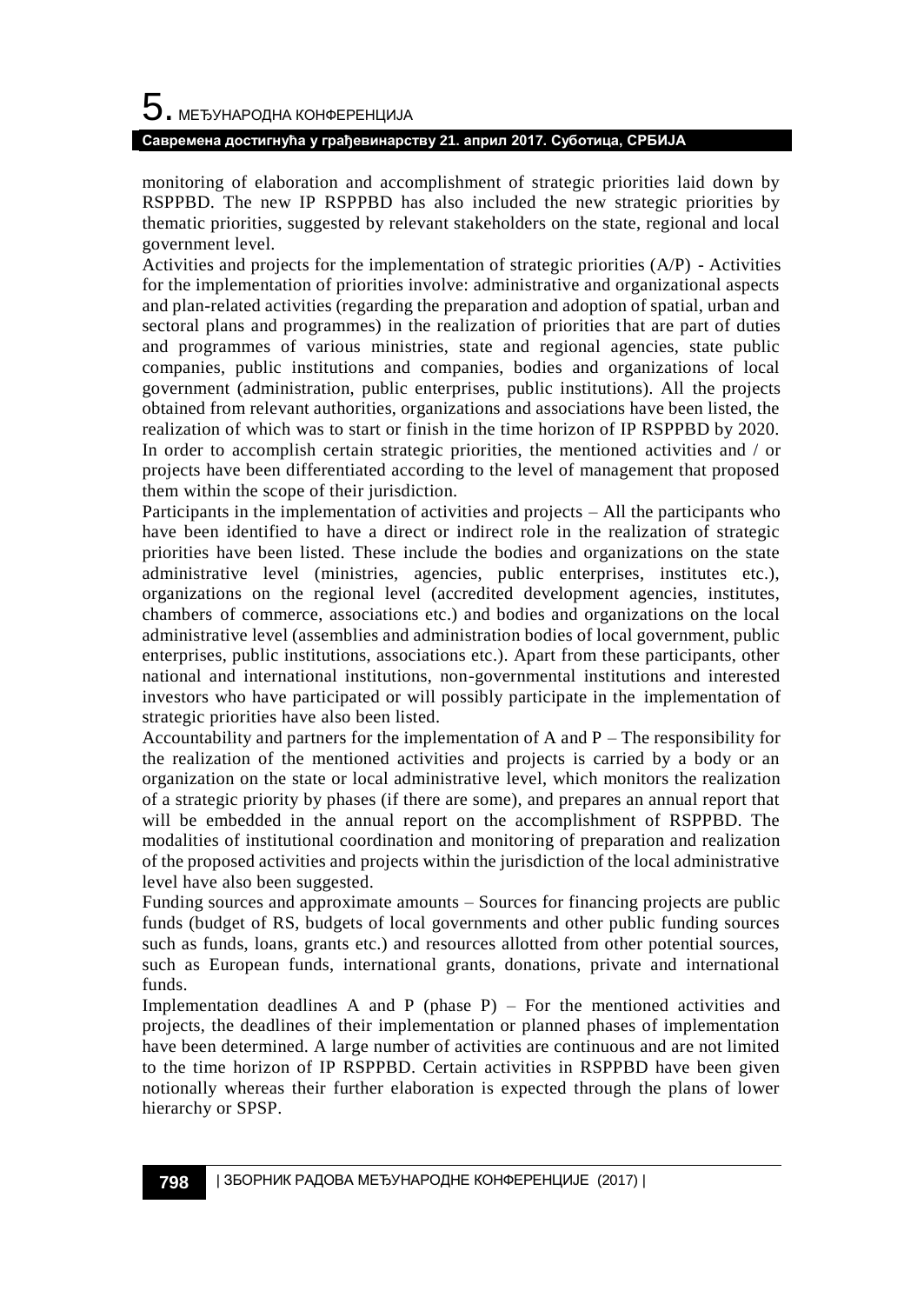#### 5 th INTERNATIONAL CONFERENCE

## **Contemporary achievements in civil engineering 21. April 2017. Subotica, SERBIA**

Taking into consideration the disparity of the elaboration level of strategic priorities, adaptions and new initiatives might occur during the realization of the implementation programme and certain insufficiently elaborated strategic priorities might pass into the category of detailed priorities. This document is therefore a part of a continuous process of planning, programming and implementation of spatial development of Podunavlje and Braničevo administrative district.

Monitoring and its good organization are an integral part and a basis for successful implementation. During the period of validity of this implementation programme, the **preparation of annual reports on the situation in the area** is intended and which shall monitor: the progress in the realization of strategic priorities, changes in the values of indicators (parameters) of spatial development and realistic assessment of the situation of spatial development by measuring the value of defined indicators in the set intervals.

The implementation programme has determined the indicators for monitoring changes to the situation in the area, so it has envisaged the construction and use of a GISoriented information system, which is a necessary precondition for good quality monitoring and management of the implementation of spatial development of RSPPBD. In addition to the parameters for monitoring changes to the situation in the area, further recommendations were provided for the coordination of activities aimed to accomplish strategic priorities and monitor the indicators of spatial development, which shall also be used for annual reporting on the accomplishment of RSPPBD and the programme.

The implementation programme includes a matrix with 61 strategic priorities elaborated to detail, under a corresponding ordinal number for each of the 17 planning documents, in five thematic areas, defined in RSPPBD. These strategic priorities have been provided with appropriate proposals for detailed elaboration by relevant stakeholders.

The indicators for monitoring the implementation of RSPPBD are the basis of spatial analysing, identifying the differences in the area covered by the plan and assessing the development trends. Furthermore, the indicators should help professionals, decisionmakers and political instances in monitoring the accomplished objectives and regional spatial development defined by RSPPBD. The objectives of spatial development in RSPPBD caused the target-oriented approach to selection and systematization of indicators, predominantly based on the indicators defined in the current PI RSPP for the period 2011 to 2015.

The indicators are organized so as to follow the objectives of spatial development in RSPPBD, and they are in accordance with the standard information requirements of the indicators' relevance:

- Recognisability in the objectives and priorities of development;
- The possibility of objective, unambiguous and exact measurement;
- The possibility of continuous monitoring with the chronological and geographical coverage of the entire planning area in RSPPBD;
- The comparability of indicators with minimum overlapping;
- Compliance with the indicators of spatial development on the national level, as defined in RSPP.

For the purpose of periodic reporting on the situation in the area, 61 indicators elaborated in detail have been selected (field, the purpose of application, calculation of parameters,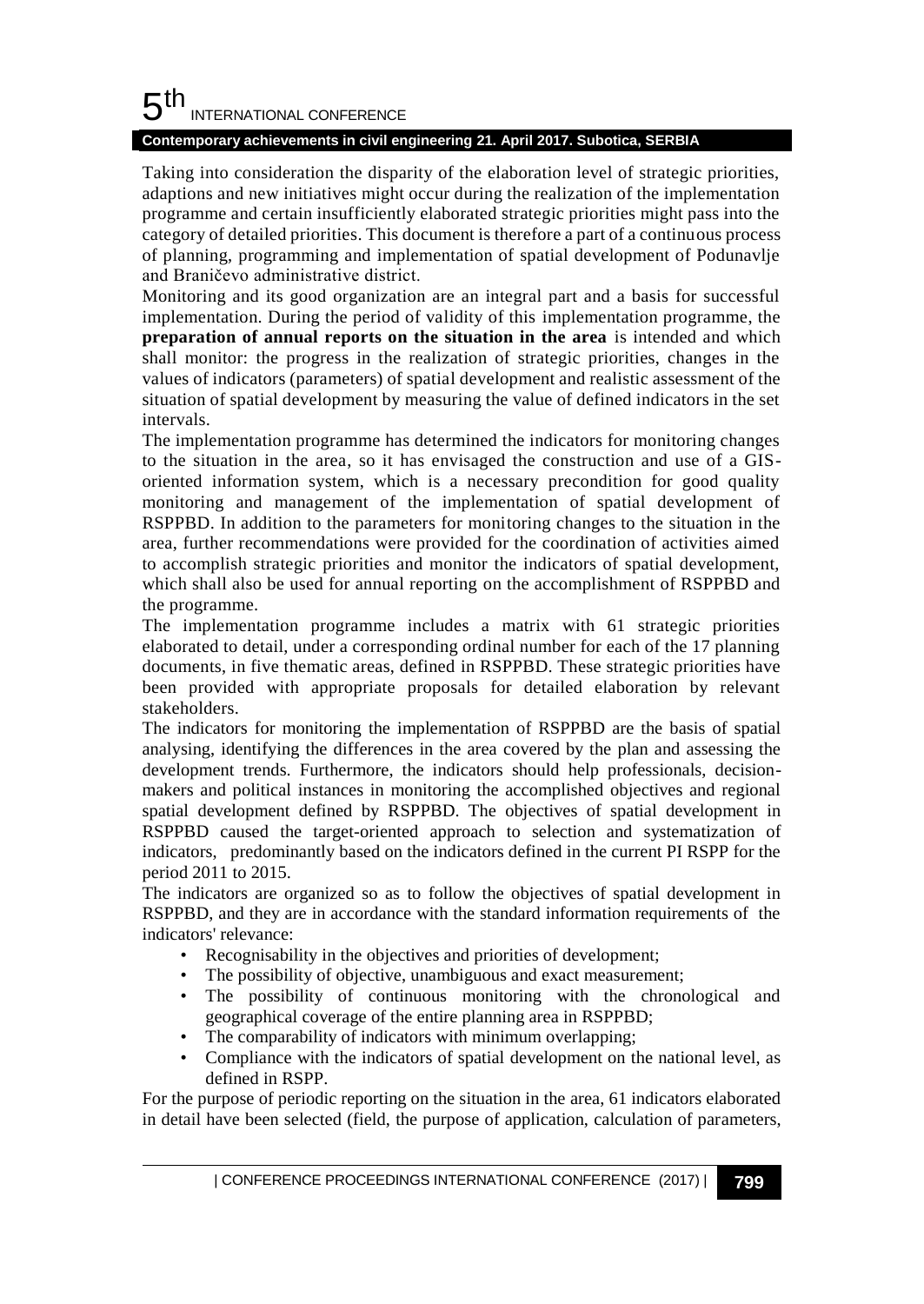## **Савремена достигнућа у грађевинарству 21. април 2017. Суботица, СРБИЈА**

spatial and temporal coverage, data sources, links with other indicators) and they can be used as an initial phase in the creation of an information system of spatial development of Podunavlje and Braničevo district. Simultaneously, **the GIS support to implementation**, monitoring and evaluation of the realization of RPP has been provided through several phases: (A) the first phase covers collection and analysis of the available data, followed by the assessment of their validity and accuracy, (b) the second phase comprises the formation of a single spatial database, (c) the third phase involves the integration of spatial databases into the future information system. Based on RSPPBD and the implementation programme of RSPPBD, and in cooperation with the relevant ministry, the Regional development agency should launch the formation and maintenance of a spatial database of RSPPBD (GIS of RSPPBD), so as to use, monitor and assess the implementation, as well as the amendments and innovations of strategic priorities, planning concepts and solutions.

According to the obtained data and information, the ministry in charge of spatial planning shall, in cooperation with regional development agencies, check and evaluate the compliance of planned and realized changes in the area with the strategic priorities of the implementation programme of RSPPBD and with planning concepts and solutions of RSPPBD. To perform these tasks, special attention shall be given to the application of GIS standards in the presentation of planning and designing solutions or indicators, so as to enable their comparison. The spatial information system should be rationally and efficiently organized and consolidated for all local governments in the scope of RSPPBD, with the indicators provided by this implementation programme for monitoring the changes in the area and application of planning solutions and detailed strategic priorities, as well as for the timely provision of information both for decision makers in towns / municipalities and for interested investors about the possibilities of use and construction etc.

## **REFERENCES**

- [1] Uredba o utvrđivanju Programa implementacije Regionalnog prostornog plana za područje Podunavskog i Braničevskog upravnog okruga za period od 2016. do 2020. godine ("Sl. glasnik RS", br[.64/2016\)](http://slg.bazapropisa.net/64-22-07-2016/34696-uredba-o-utvrdivanju-programa-implementacije-regionalnog-prostornog-plana-za-podrucje-podunavskog-i-branicevskog-upravnog-okruga-za-period-od-2016-do-2020-godine.html)
- [2] Uredba o utvrđivanju Regionalnog prostornog plana za područje Podunavskog i Braničevskog upravnog okruga ("Sl. glasnik RS", br.8[/2015\)](http://slg.bazapropisa.net/64-22-07-2016/34696-uredba-o-utvrdivanju-programa-implementacije-regionalnog-prostornog-plana-za-podrucje-podunavskog-i-branicevskog-upravnog-okruga-za-period-od-2016-do-2020-godine.html)
- [3] Šećerov, V., Lukić, B. i Đorđević, A: Obnova sela u prostornim planovima opština primer PPO Subotica, *Glasnik Srpskog Geografskog Društva,* 2007, *sv. LXXXVII, no.2*, str.133–141
- [4] Šećerov, V.: *Strateško planiranje grada,* Univerzitet u Beogradu Geografski fakultet, Asocijacija prostornih planera Srbije, Beograd, 2012.